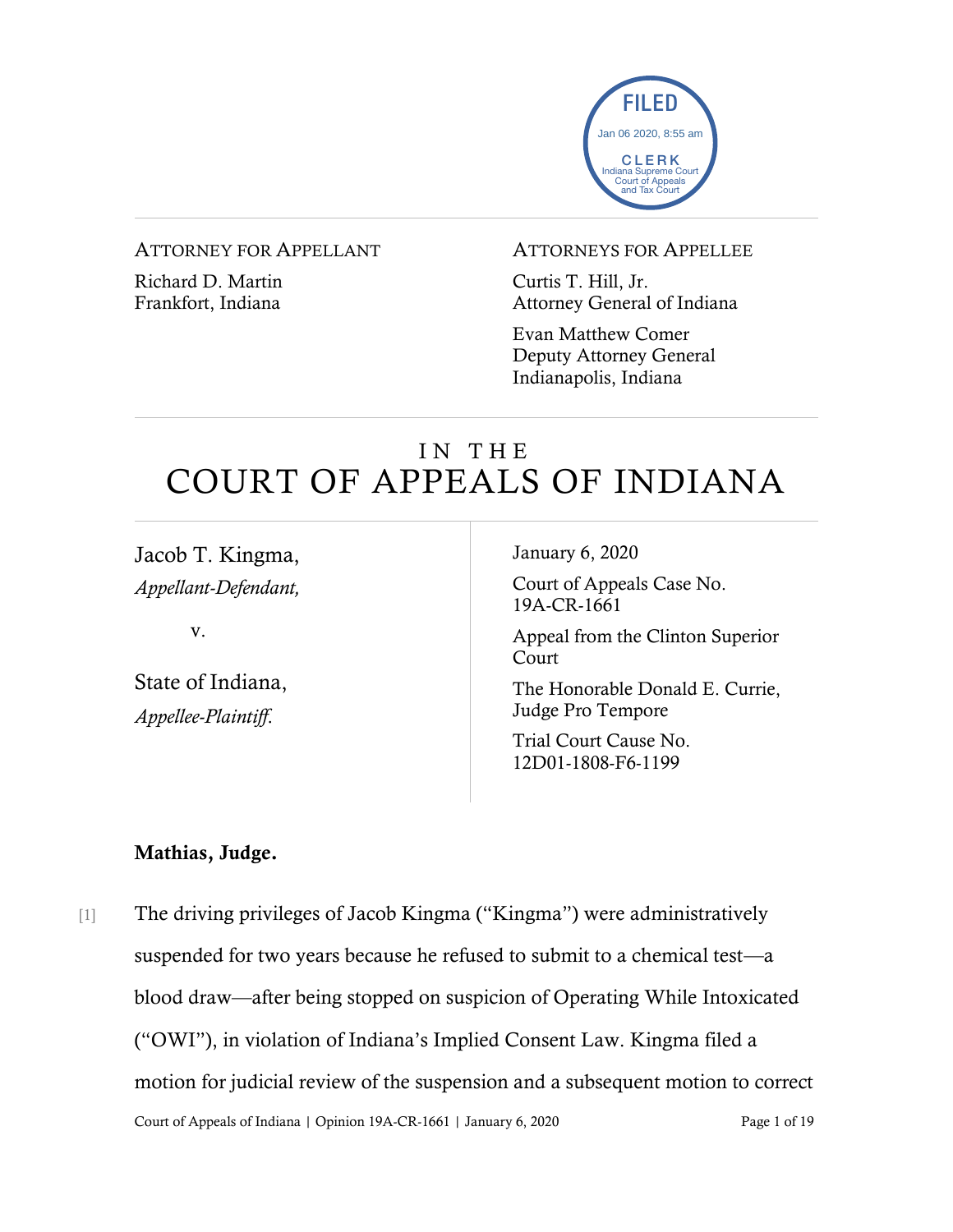error, which were both denied. Kingma now appeals, presenting for our review whether he established by a preponderance of the evidence that the blood draw offered to him was illusory because it was made outside a hospital and because he was not transported to a hospital.

 $[2]$  We affirm.<sup>1</sup>

### Facts and Procedural History

- [3] After the events recounted infra, Officer Marisol Lopez ("Officer Lopez") of the Clinton County Sheriff's Department tendered a probable cause affidavit to the Clinton County prosecutor's office declaring that Kingma refused a chemical test. *See* [Ind. Code § 9-30-6-7.](https://www.westlaw.com/Document/N4CF013A0D1A411E2BFD5CCFA125F1F0A/View/FullText.html?transitionType=Default&contextData=(sc.Default)&VR=3.0&RS=cblt1.0) <sup>2</sup> The affidavit triggered proceedings that resulted in the two-year administrative suspension of Kingma's driving privileges. *See*  [I.C. §§ 9-30-6-9](https://www.westlaw.com/Document/N498E43A016B511E5B8F1DA45FCB6D290/View/FullText.html?transitionType=Default&contextData=(sc.Default)&VR=3.0&RS=cblt1.0) through [10.](https://www.westlaw.com/Document/N9C9BF22080C511DB8132CD13D2280436/View/FullText.html?transitionType=Default&contextData=(sc.Default)&VR=3.0&RS=cblt1.0) Kingma then sought judicial review of his suspension. The facts are as follows.
- [4] Kingma was the subject of a traffic stop for failure to use a turn signal in Frankfort, Indiana, on the night of August 30, 2018. A K-9 unit gave a positive alert for drugs inside Kingma's stopped vehicle, and Officer Lopez, the

<sup>&</sup>lt;sup>1</sup> We heard oral argument at Knox Community High School in Starke County on December 9, 2019. We thank the school's administration, faculty, guests, and students for their hospitality. We also thank counsel for their oral advocacy and for participating in the subsequent discussion with students.

<sup>&</sup>lt;sup>2</sup> The statute provides in pertinent part: "If a person refuses to submit to a chemical test after having been advised that the refusal will result in the suspension of driving privileges . . . the arresting officer shall . . . [s]ubmit a probable cause affidavit to the prosecuting attorney of the county in which the alleged offense occurred." [I.C. § 9-30-6-7\(b\)\(2\).](https://www.westlaw.com/Document/N4CF013A0D1A411E2BFD5CCFA125F1F0A/View/FullText.html?transitionType=Default&contextData=(sc.Default)&VR=3.0&RS=cblt1.0)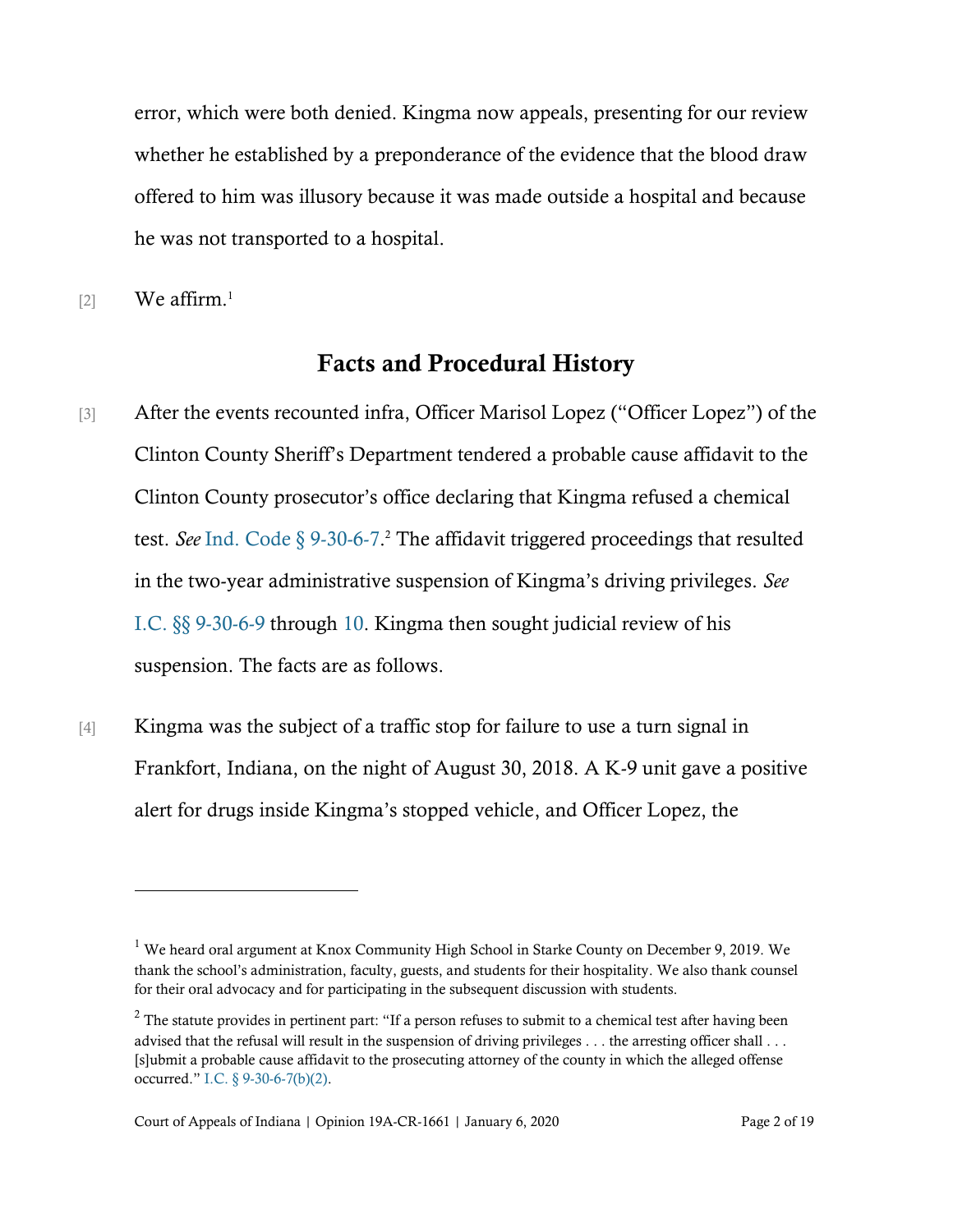responding officer, detected a strong odor of marijuana coming from Kingma. Kingma exhibited signs of intoxication, including bloodshot and glassy eyes and poor balance. Accordingly, Officer Lopez initiated an OWI investigation and administered three standardized field sobriety tests: the Horizontal Gaze Nystagmus ("HGN") test, Nine Step Walk test, and One Leg Stand test. Kingma passed the HGN test but failed the other two tests, leading Officer Lopez to conclude that Kingma was exhibiting obvious signs of impairment.

[5] At this point in her investigation, Officer Lopez read Kingma his *Miranda* rights. When asked, Kingma admitted to having recently smoked marijuana. Officer Lopez then informed him that she wanted to conduct further testing and subsequently read Kingma an Implied Consent advisement from a departmentissued card.<sup>3</sup> The advisement informed Kingma that Officer Lopez's observations led her to believe he had operated a vehicle while intoxicated and that he had the opportunity to submit to a chemical test. The advisement also warned that refusal to submit to the chemical test would result in the suspension of his driver's license for one to two years. Because Officer Lopez suspected Kingma was under the influence of illegal drugs, she explained to

<sup>&</sup>lt;sup>3</sup> The exact wording of the Implied Consent advisement that Officer Lopez recited to Kingma is not included in the record on appeal, but in her testimony, Officer Lopez summarized the content of the advisement she gave. Tr. pp. 19–21. A standard Implied Consent advisement is as follows: "I have probable cause to believe that you have operated a vehicle while intoxicated. I must now offer you the opportunity to submit to a chemical test and inform you that your refusal to submit to a chemical test will result in the suspension of your driving privileges for one year. If you have at least one previous conviction for operating a vehicle while intoxicated, your refusal to submit to a chemical test will result in a suspension for two years. Will you now take a chemical test?" *State v. Schulze*, 16 N.E.3d 441, 442–[43 \(Ind. Ct. App. 2014\).](https://www.westlaw.com/Document/Ie9ad92e32e0811e490d4edf60ce7d742/View/FullText.html?transitionType=Default&contextData=(sc.Default)&VR=3.0&RS=da3.0&fragmentIdentifier=co_pp_sp_7902_442)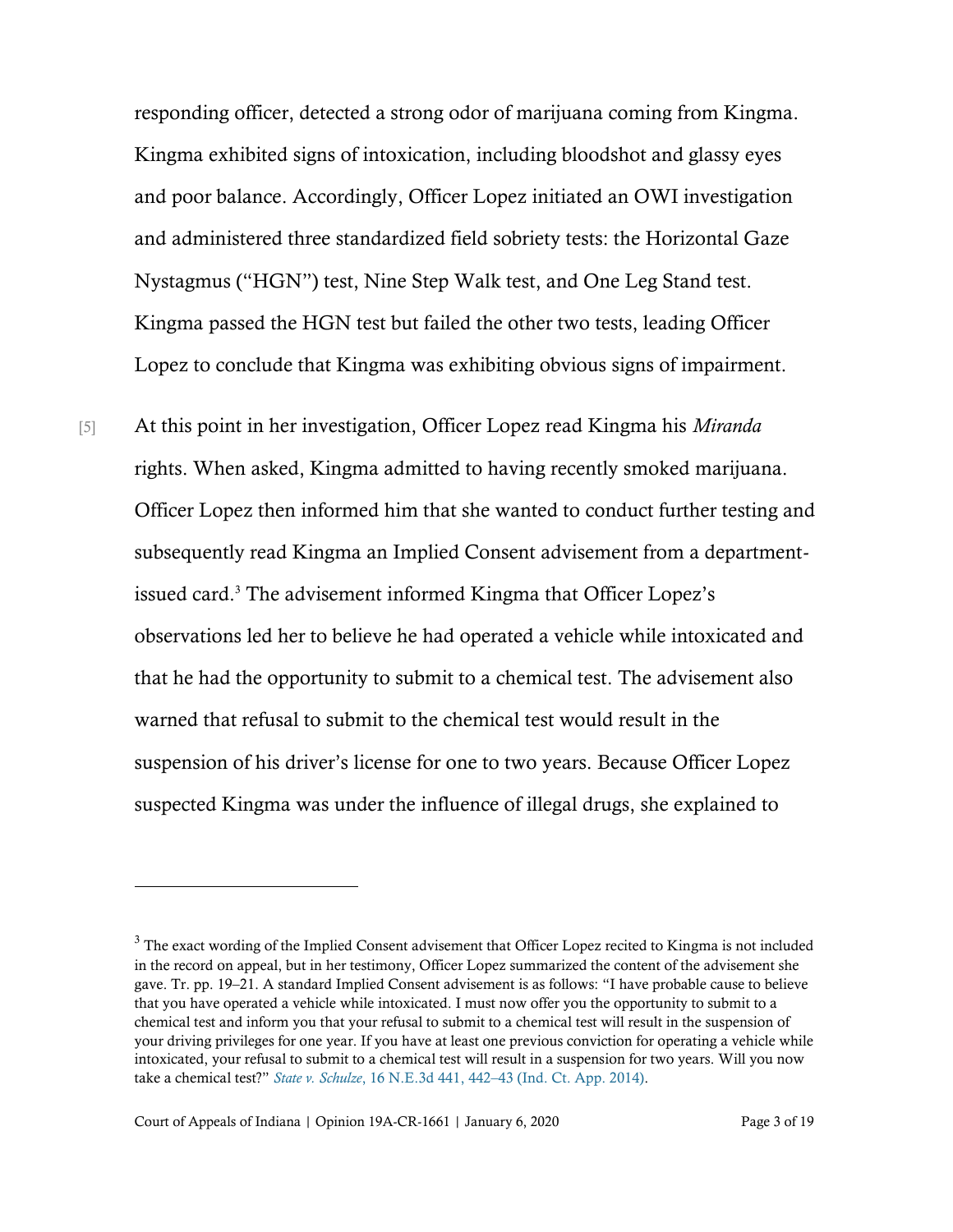him that a blood draw was in order. Kingma did not agree to a blood draw. He was then restrained and transported to the Clinton County Sheriff's Department, which is also the county's jail. Upon arriving at the jail, Officer Lopez again read Kingma the same Implied Consent advisement and informed him that she wanted him to undergo a blood draw. Kingma again declined to agree to the blood draw.

- [6] The next day, August 31, 2018, the State charged Kingma with Level 6 felony OWI endangering a person and filed a notice of intent to seek enhanced penalty for OWI based on Kingma's prior conviction for the same offense.<sup>4</sup> A probable cause affidavit was filed with the recommendation that Kingma's driving privileges be suspended immediately for failure to submit to a chemical test, and on September 5, a two-year administrative suspension took effect. Appellant's App. pp. 2, 12.
- [7] On April 8, 2019, Kingma filed two motions. One was to suppress the evidence obtained during the traffic stop—namely, the results of the field sobriety tests based on Officer Lopez's alleged failure to obtain Kingma's knowing and voluntary consent to the search. And he also filed a motion for judicial review of two issues: whether Officer Lopez had probable cause to request that Kingma submit to a chemical test, and whether Kingma knowingly and intentionally refused to submit to the test after being given a non-illusory offer.

<sup>&</sup>lt;sup>4</sup> Kingma was convicted of OWI endangering a person under cause number 12D01-1701-CM-072 on August 7, 2017, in Clinton Superior Court. Appellant's App. p. 9.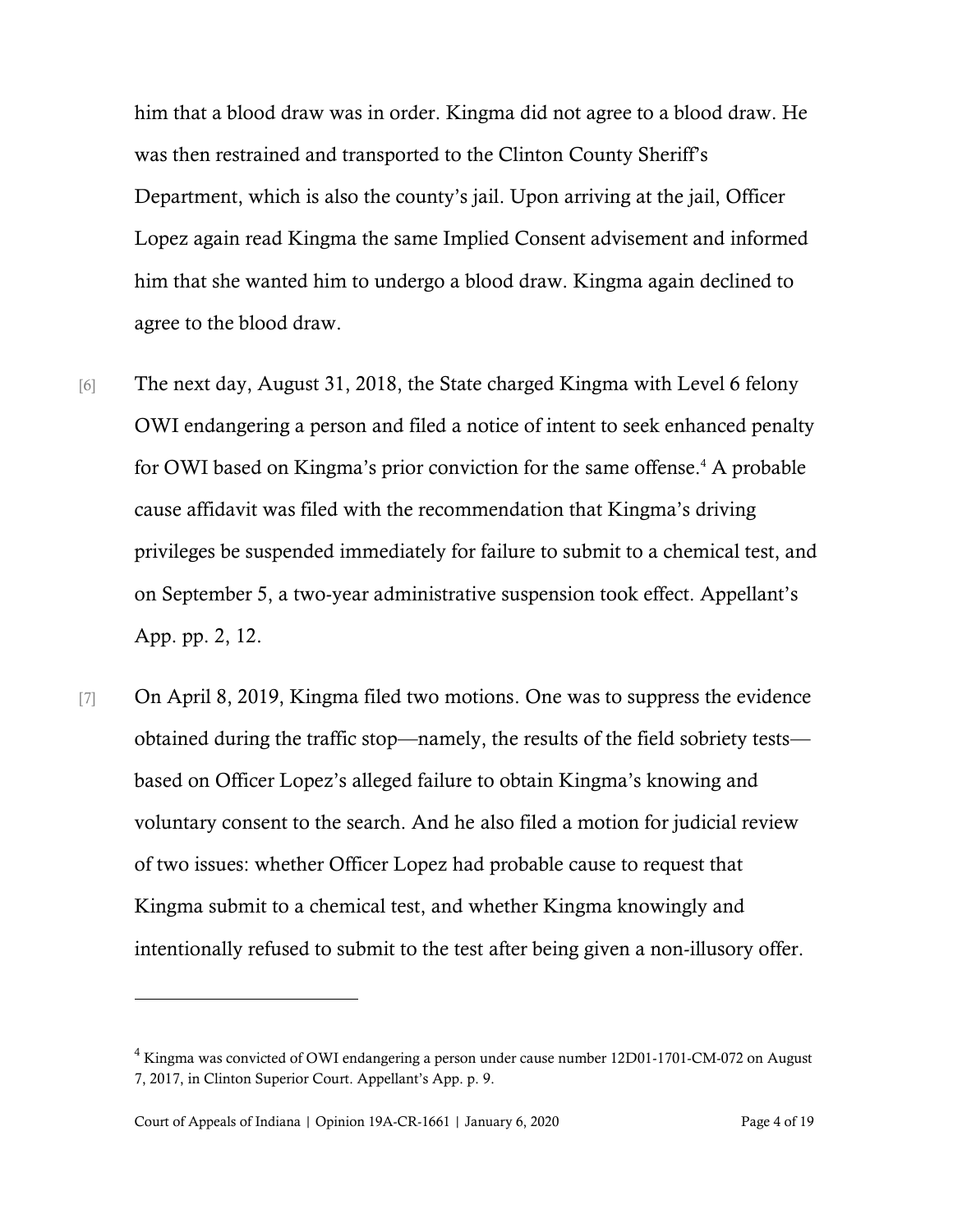The trial court held a hearing on Kingma's motions on May 31; Officer Lopez testified at that time. The trial court issued an order denying both motions in which it concluded: that suppression of the field sobriety test results was not warranted; that Officer Lopez had probable cause to believe Kingma was impaired; and that Officer Lopez's offer of a chemical test was not illusory. In support of its conclusions, the trial court stated in part:

9. Indiana law allows for an officer, upon determination of probable cause to request chemical tests of breath, blood or urine or any combination, or all three tests.

10. Indiana law does not require an officer to advise defendants of how or where a test will be performed, only that any such request for testing not be "illusory."

11. Officer Lopez testified that had Kingma consented to the blood test she was requesting, that she would have transported Kingma to the Frankfort hospital located approximately 1 [one] mile from the Clinton County jail.

12. Officer Lopez's request for a blood draw was not illusory as she was willing and able to provide transportation to Kingma for such a test had he consented.

Appellant's App. pp. 33–34.

[8] On July 5, 2019, Kingma filed a motion to correct error. Kingma argued that because Officer Lopez offered the blood draw in a location where there was no person authorized to perform the chemical test and did not specify that—if Kingma agreed to the blood draw—it would take place at a hospital, her offer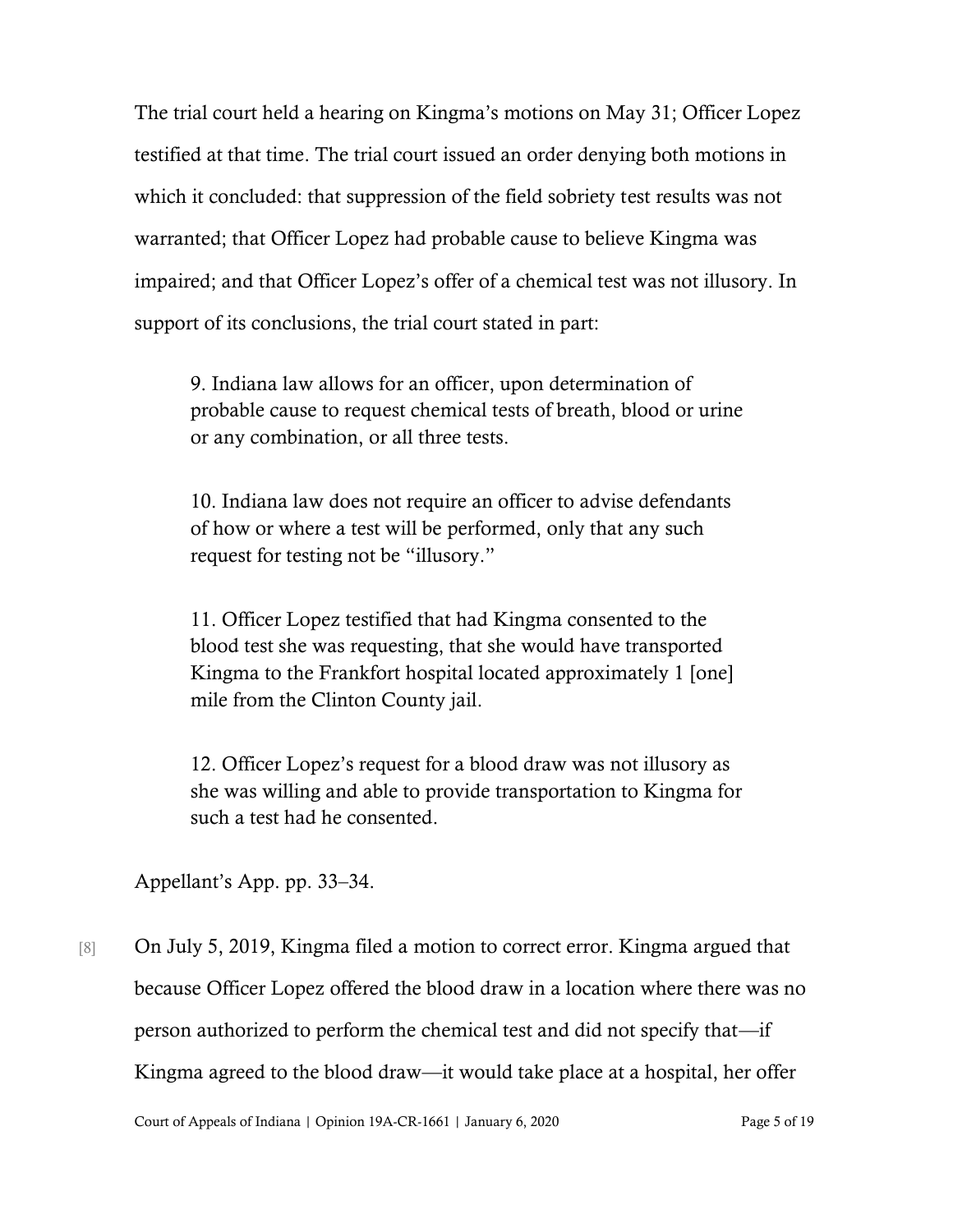was illusory, and thus Kingma's refusal was not made knowingly or intentionally. The trial court denied Kingma's motion to correct error on July 10, 2019, and Kingma filed a timely notice of appeal on July 19.

### Standard of Review

[9] A trial court's order denying a motion for judicial review is an appealable final judgment. *Burnell v. State*[, 56 N.E.3d 1146, 1149 \(Ind. 2016\)](https://www.westlaw.com/Document/If7c63c7c69c011e6a795ac035416da91/View/FullText.html?transitionType=Default&contextData=(sc.Default)&VR=3.0&RS=da3.0&fragmentIdentifier=co_pp_sp_7902_1149) (citing [I.C. § 9-30-](https://www.westlaw.com/Document/N9C9BF22080C511DB8132CD13D2280436/View/FullText.html?transitionType=Default&contextData=(sc.Default)&VR=3.0&RS=cblt1.0) [6-10\(g\)\)](https://www.westlaw.com/Document/N9C9BF22080C511DB8132CD13D2280436/View/FullText.html?transitionType=Default&contextData=(sc.Default)&VR=3.0&RS=cblt1.0). Kingma sought judicial review of his suspension and bore the burden of proof by a preponderance of the evidence. [I.C. §9-30-6-10\(f\).](https://www.westlaw.com/Document/N9C9BF22080C511DB8132CD13D2280436/View/FullText.html?transitionType=Default&contextData=(sc.Default)&VR=3.0&RS=cblt1.0) A judgment entered against the party that bears the burden of proof is a negative judgment. *Burnell*[, 56 N.E.3d at 1149](https://www.westlaw.com/Document/If7c63c7c69c011e6a795ac035416da91/View/FullText.html?transitionType=Default&contextData=(sc.Default)&VR=3.0&RS=da3.0&fragmentIdentifier=co_pp_sp_7902_1149)–50. We will reverse a negative judgment only if it is contrary to law, meaning that "the evidence leads to but one conclusion and the trial court reached an opposite conclusion." *Id.* [at 1150.](https://www.westlaw.com/Document/If7c63c7c69c011e6a795ac035416da91/View/FullText.html?transitionType=Default&contextData=(sc.Default)&VR=3.0&RS=da3.0&fragmentIdentifier=co_pp_sp_7902_1150) A party appealing from a negative judgment "has a heavy burden to establish. . . that there was no basis in fact for the judgment rendered." *[Id.](https://www.westlaw.com/Document/If7c63c7c69c011e6a795ac035416da91/View/FullText.html?transitionType=Default&contextData=(sc.Default)&VR=3.0&RS=da3.0&fragmentIdentifier=co_pp_sp_7902_1150)* (citation omitted). This court considers the evidence in the light most favorable to the prevailing party and will not reweigh the evidence or judge witness credibility. *[Id.](https://www.westlaw.com/Document/If7c63c7c69c011e6a795ac035416da91/View/FullText.html?transitionType=Default&contextData=(sc.Default)&VR=3.0&RS=da3.0&fragmentIdentifier=co_pp_sp_7902_1150)* We interpret statutes de novo and afford the trial court's conclusion no deference. *[Hurley v. State](https://www.westlaw.com/Document/Ie30cc9e0469f11e7bb97edaf3db64019/View/FullText.html?transitionType=Default&contextData=(sc.Default)&VR=3.0&RS=da3.0&fragmentIdentifier=co_pp_sp_7902_1077)*, 75 [N.E.3d 1074, 1077 \(Ind. 2017\).](https://www.westlaw.com/Document/Ie30cc9e0469f11e7bb97edaf3db64019/View/FullText.html?transitionType=Default&contextData=(sc.Default)&VR=3.0&RS=da3.0&fragmentIdentifier=co_pp_sp_7902_1077)

## Overview of Relevant Statutes

[10] All persons who operate vehicles in Indiana are subject to the state's Implied Consent Law. I.C. [§ 9-30-6-1.](https://www.westlaw.com/Document/N8EA5BA2080C511DB8132CD13D2280436/View/FullText.html?transitionType=Default&contextData=(sc.Default)&VR=3.0&RS=da3.0) As a condition of operating a vehicle, a driver

Court of Appeals of Indiana | Opinion 19A-CR-1661 | January 6, 2020 Page 6 of 19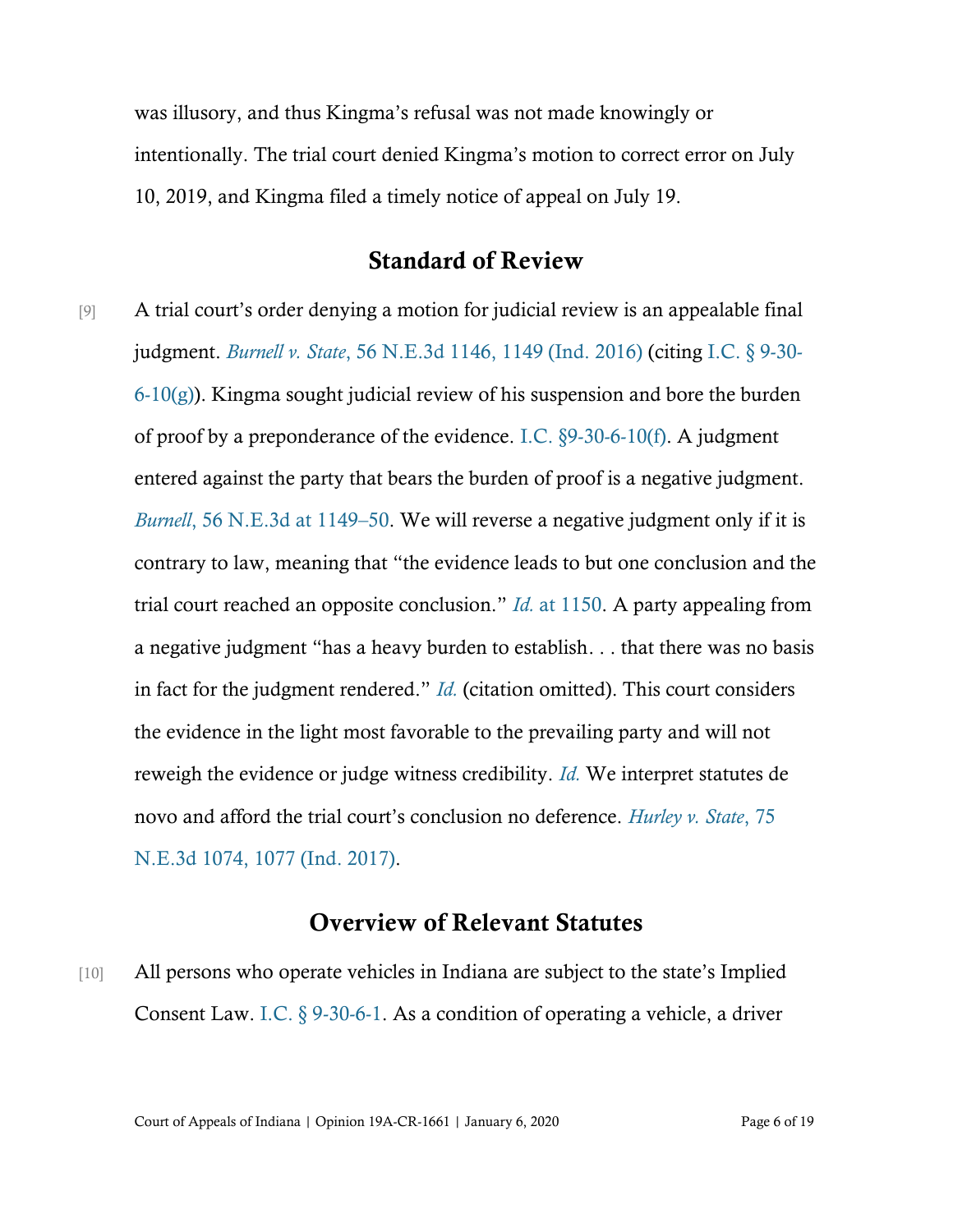impliedly consents to submit to a chemical test<sup>5</sup> when a police officer has probable cause to believe the driver has operated a vehicle while intoxicated. The general parameters of the Implied Consent Law are as follows:

(a) A law enforcement officer who has probable cause to believe that a person has committed an offense under this chapter. . . shall offer the person the opportunity to submit to a chemical test.

\* \* \*

(d) A person must submit to each chemical test offered by a law enforcement officer in order to comply with the implied consent provisions of this chapter.

I.C. [§ 9-30-6-2.](https://www.westlaw.com/Document/N906FCBC080C511DB8132CD13D2280436/View/FullText.html?transitionType=Default&contextData=(sc.Default)&VR=3.0&RS=da3.0)

[11] [Indiana Code section 9-30-6-6](https://www.westlaw.com/Document/N5C12FD50918F11E9AF2D81476975F188/View/FullText.html?transitionType=Default&contextData=(sc.Default)&VR=3.0&RS=da3.0) governs the protocol for obtaining samples and

performing chemical testing of urine, blood and other bodily substances.

Relevant provisions of the section are as follows:

(h) The person authorized under this section to retrieve contraband or obtain a bodily substance sample shall take the sample or retrieve the contraband in a medically accepted manner.

<sup>5</sup> A chemical test is defined as "an analysis of a person's blood, breath, urine, or other bodily substance for the determination of the presence of alcohol, a controlled substance or its metabolite, or a drug or its metabolite." [I.C. § 9-13-2-22.](https://www.westlaw.com/Document/N93A36A6080C311DB8132CD13D2280436/View/FullText.html?transitionType=Default&contextData=(sc.Default)&VR=3.0&RS=cblt1.0)

Court of Appeals of Indiana | Opinion 19A-CR-1661 | January 6, 2020 Page 7 of 19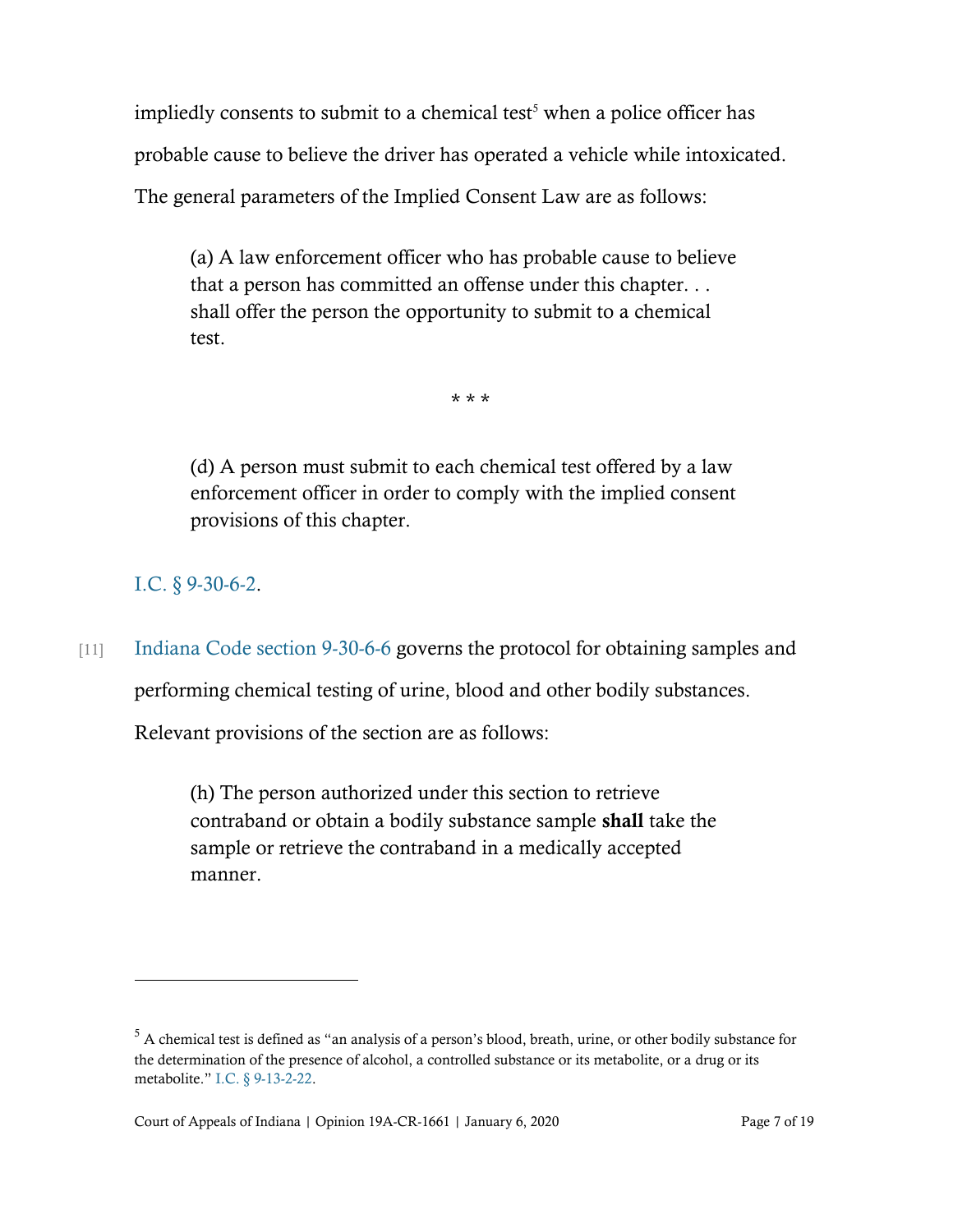(i) This subsection does not apply to contraband retrieved or a bodily substance sample taken at a licensed hospital [as defined by statute]. A law enforcement officer may transport the person to a place where the contraband may be retrieved or the sample may be obtained by any of the following persons who are trained in retrieving contraband or obtaining bodily substance samples and who have been engaged to retrieve contraband or obtain samples under this section:

(1) A physician holding an unlimited license to practice medicine or osteopathy.

(2) A registered nurse.

(3) A licensed practical nurse.

(4) An advanced emergency medical technician (as defined in [IC 16-18-2-6.5\)](https://www.westlaw.com/Document/NF3F73DE0A09A11E183F7C076EF385880/View/FullText.html?transitionType=Default&contextData=(sc.Default)&VR=3.0&RS=cblt1.0).

(5) A paramedic (as defined in [IC 16-18-2-266\)](https://www.westlaw.com/Document/N13819520A09B11E19846CA58CD3F0359/View/FullText.html?transitionType=Default&contextData=(sc.Default)&VR=3.0&RS=cblt1.0).

 $(6)$ ... [A]ny other person qualified through training, experience, or education to retrieve contraband or obtain a bodily substance sample.

[I.C. § 9-30-6-6](https://www.westlaw.com/Document/N5C12FD50918F11E9AF2D81476975F188/View/FullText.html?transitionType=Default&contextData=(sc.Default)&VR=3.0&RS=da3.0) (emphasis added).

[12] Additionally, regarding refusal of a chemical test:

(a)  $\ldots$  [T] he arresting officer **shall** inform the person that refusal will result in the suspension of the person's driving privileges.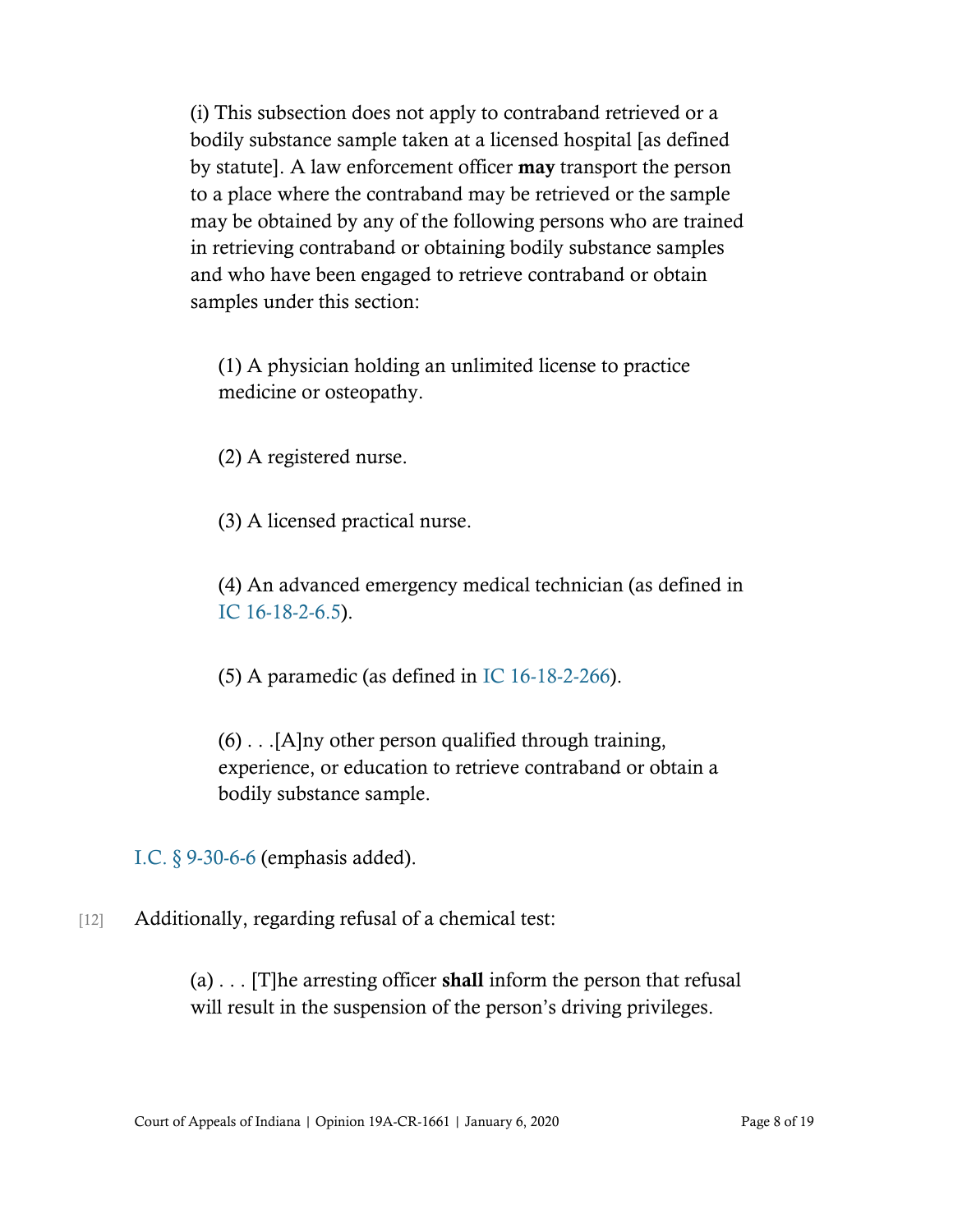(b) If a person refuses to submit to a chemical test after having been advised that the refusal will result in the suspension of driving privileges [], the arresting officer shall do the following:

\* \* \*

(2) Submit a probable cause affidavit to the prosecuting attorney of the county in which the alleged offense occurred.

[I.C. § 9-30-6-7](https://www.westlaw.com/Document/N4CF013A0D1A411E2BFD5CCFA125F1F0A/View/FullText.html?transitionType=Default&contextData=(sc.Default)&VR=3.0&RS=cblt1.0) (emphasis added).

- [13] The law requires the BMV to suspend, for one year, the driving privileges of a person who refuses to submit to a chemical test; if the person also has a previous conviction for OWI, the BMV is required to suspend driving privileges for two years. I.C.  $\S$  9-30-6-9(b)(1).
- [14] Once a driver has been suspended for failure to comply with the Implied Consent Law, the person may petition a court for judicial review. [I.C. § 9-30-6-](https://www.westlaw.com/Document/N9C9BF22080C511DB8132CD13D2280436/View/FullText.html?transitionType=Default&contextData=(sc.Default)&VR=3.0&RS=cblt1.0) [10\(a\).](https://www.westlaw.com/Document/N9C9BF22080C511DB8132CD13D2280436/View/FullText.html?transitionType=Default&contextData=(sc.Default)&VR=3.0&RS=cblt1.0) A hearing on such a petition is limited to two issues: (1) whether the arresting law enforcement officer had probable cause to believe that the person was operating a vehicle while intoxicated, and (2) whether the person refused to submit to a chemical test offered by a law enforcement officer. [I.C. § 9-30-6-](https://www.westlaw.com/Document/N9C9BF22080C511DB8132CD13D2280436/View/FullText.html?transitionType=Default&contextData=(sc.Default)&VR=3.0&RS=cblt1.0) [10\(c\)](https://www.westlaw.com/Document/N9C9BF22080C511DB8132CD13D2280436/View/FullText.html?transitionType=Default&contextData=(sc.Default)&VR=3.0&RS=cblt1.0). The person's driving privileges must be reinstated if the court finds there to be no probable cause or if the court finds that the person did not refuse to submit to a chemical test. I.C.  $\S$  9-30-6-10(d). It is the petitioner's burden to prove either is true by a preponderance of the evidence. [I.C. § 9-30-6-10\(f\).](https://www.westlaw.com/Document/N9C9BF22080C511DB8132CD13D2280436/View/FullText.html?transitionType=Default&contextData=(sc.Default)&VR=3.0&RS=cblt1.0)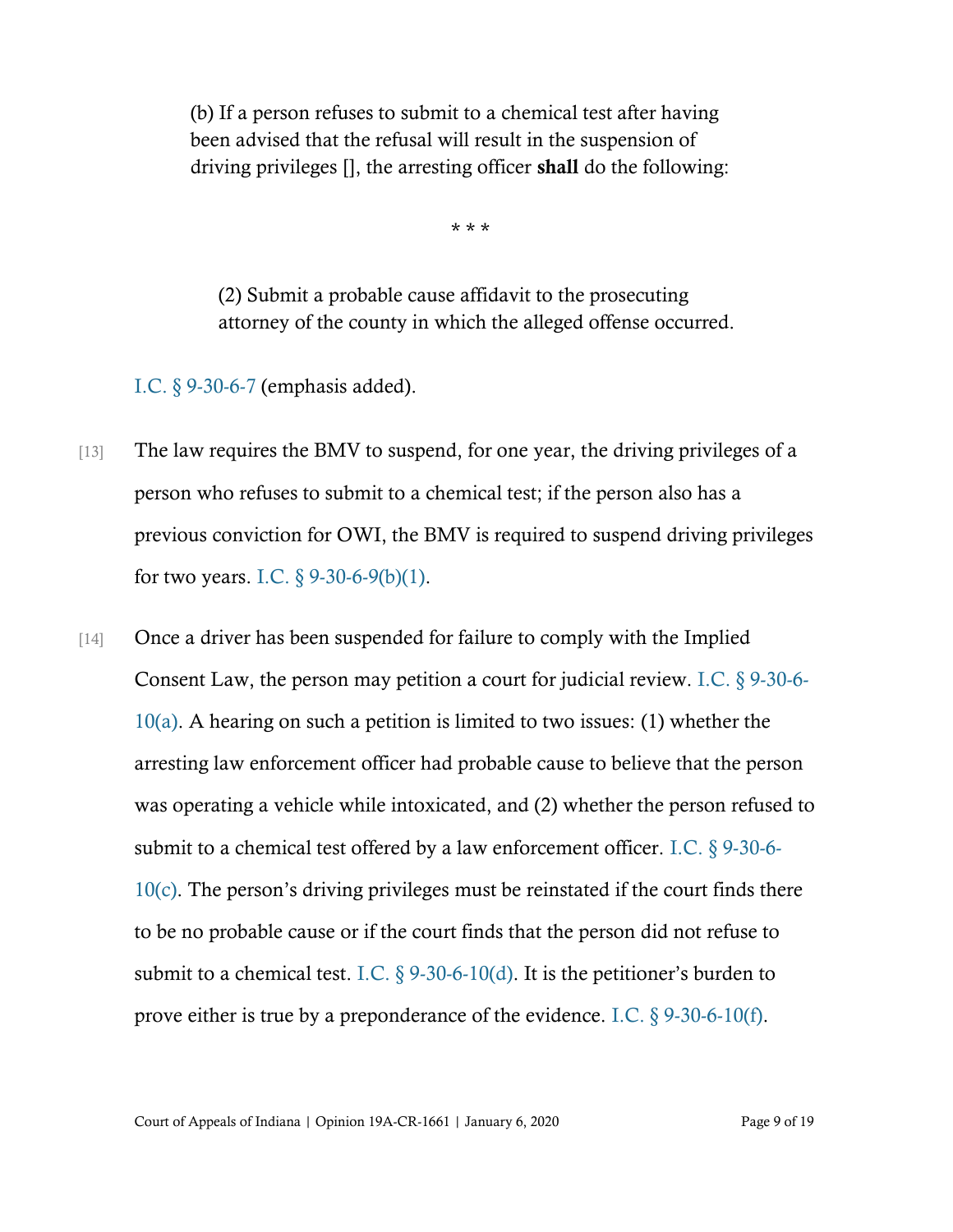### Discussion and Decision

[15] The trial court found that because Kingma twice refused the offer to submit to a blood draw, judicial review was not warranted and suspension of his driving privileges was not error.<sup>6</sup> Appellant's App. pp. 44–45. Kingma's appeal is based on his argument that the chemical test offered to him was illusory. Appellant's Br. at 11. If the offer was illusory, Kingma's refusal would not be a proper basis for the administrative suspension of his driving privileges, and our reversal of the trial court's order denying his motion for judicial review would be in order.

[16] "A chemical test cannot be 'refused' unless it is 'offered'; thus, the propriety of the offer of a chemical test is relevant to the issue of whether it is refused." *Steward v. State*[, 638 N.E.2d 1292, 1294 \(Ind. Ct. App. 1994\).](https://www.westlaw.com/Document/If271e6b9d3e611d9bf60c1d57ebc853e/View/FullText.html?transitionType=Default&contextData=(sc.Default)&VR=3.0&RS=da3.0&fragmentIdentifier=co_pp_sp_578_1294) Drivers must be offered "the opportunity to submit to a chemical test" and be notified of the consequences of refusal. [I.C. § 9-30-6-2;](https://www.westlaw.com/Document/N906FCBC080C511DB8132CD13D2280436/View/FullText.html?transitionType=Default&contextData=(sc.Default)&VR=3.0&RS=da3.0) *Zakhi v. State*[, 560 N.E.2d 683, 686](https://www.westlaw.com/Document/I4dbc1cb8d45611d9bf60c1d57ebc853e/View/FullText.html?transitionType=Default&contextData=(sc.Default)&VR=3.0&RS=da3.0&fragmentIdentifier=co_pp_sp_578_686)  [\(Ind. Ct. App. 1990\)](https://www.westlaw.com/Document/I4dbc1cb8d45611d9bf60c1d57ebc853e/View/FullText.html?transitionType=Default&contextData=(sc.Default)&VR=3.0&RS=da3.0&fragmentIdentifier=co_pp_sp_578_686). A "knowing and intentional" refusal of an non-illusory offer, then, may be recorded when the officer reasonably believes that the driver knows he has been asked to submit to a chemical test and when the driver

 $6$  Kingma did not appeal Officer Lopez's probable cause determination; he argues that the matter of Officer Lopez's probable cause determination "remain[s] [a] viable issue to be addressed at trial, and, if necessary, on a direct appeal following a conviction." Reply Br. at 6. The trial court specifically denied Kingma's motion to suppress the field sobriety test results on which probable cause rested: any "deviation of the [tests] [goes] to the weight to be given said [tests], not [to their] admissibility." Appellant's App. p. 45. Because Kingma does not challenge the probable cause determination on appeal, we decline to address the matter and note only that the trial court's order denying judicial review was an appealable final judgment. *Burnell*[, 56 N.E.3d at](https://www.westlaw.com/Document/If7c63c7c69c011e6a795ac035416da91/View/FullText.html?transitionType=Default&contextData=(sc.Default)&VR=3.0&RS=da3.0&fragmentIdentifier=co_pp_sp_7902_1149)  [1149](https://www.westlaw.com/Document/If7c63c7c69c011e6a795ac035416da91/View/FullText.html?transitionType=Default&contextData=(sc.Default)&VR=3.0&RS=da3.0&fragmentIdentifier=co_pp_sp_7902_1149) (citing [I.C. § 9-30-6-10\(g\)\)](https://www.westlaw.com/Document/N9C9BF22080C511DB8132CD13D2280436/View/FullText.html?transitionType=Default&contextData=(sc.Default)&VR=3.0&RS=cblt1.0). If Kingma wished to challenge the trial court's conclusion that Officer Lopez had probable cause in this appeal, it would not have involved an interlocutory appeal, as Kingma seems to believe. Reply Br. at 6.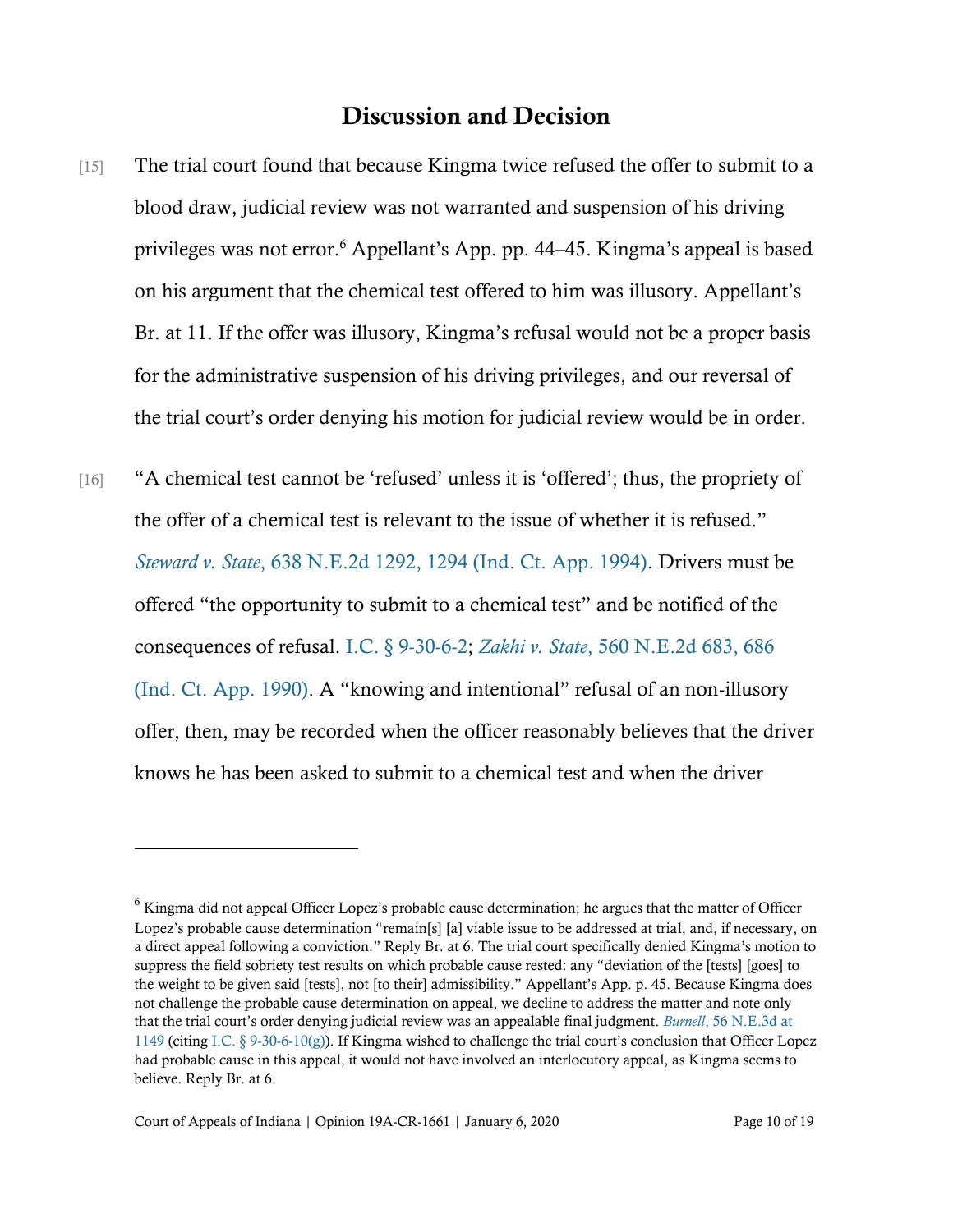declines to submit to a test after it has been properly offered. *[Roberts v. State](https://www.westlaw.com/Document/I2c9d6669d34411d9a489ee624f1f6e1a/View/FullText.html?transitionType=Default&contextData=(sc.Default)&VR=3.0&RS=da3.0&fragmentIdentifier=co_pp_sp_578_150)*, 474 [N.E.2d 144, 150 \(Ind. Ct. App. 1985\);](https://www.westlaw.com/Document/I2c9d6669d34411d9a489ee624f1f6e1a/View/FullText.html?transitionType=Default&contextData=(sc.Default)&VR=3.0&RS=da3.0&fragmentIdentifier=co_pp_sp_578_150) *see also Vetor v. State*[, 688 N.E.2d 1327](https://www.westlaw.com/Document/I89709309d3c311d99439b076ef9ec4de/View/FullText.html?transitionType=Default&contextData=(sc.Default)&VR=3.0&RS=da3.0)  [\(Ind. Ct. App. 1997\)](https://www.westlaw.com/Document/I89709309d3c311d99439b076ef9ec4de/View/FullText.html?transitionType=Default&contextData=(sc.Default)&VR=3.0&RS=da3.0) (petitioner did not "refuse" breath test because officer failed to advise petitioner of consequences of refusal, making offer improper and illusory).

- [17] Kingma does not dispute that he was properly informed of the Implied Consent Law and the consequences of refusing, nor does he dispute that he refused Officer Lopez's offer. Rather, Kingma challenges the *propriety* of Officer Lopez's offer because it occurred outside a hospital, with no person authorized to actually conduct the blood draw present or made available, and because Kingma was neither transported to a hospital nor informed that a hospital is where the blood test would occur if he agreed. Appellant's Br. at 10. Kingma argues this made the offer illusory and invalidated the effect of his refusal. He claims that Officer Lopez's testimony that she would have transported him to a hospital had he agreed to the blood test does not make her offer non-illusory.
- [18] The State disputes that Officer Lopez made an illusory offer "simply because Officer Lopez declined to specify how and where the test would be completed." Appellee's Br. at 20. The State argues that the Implied Consent Law did not require Officer Lopez to transport Kingma to a hospital or inform Kingma that the test would occur in a hospital. *Id.* Thus, the State's position is that there was no impropriety in Officer Lopez's offer and Kingma's refusal was valid. We agree with the State.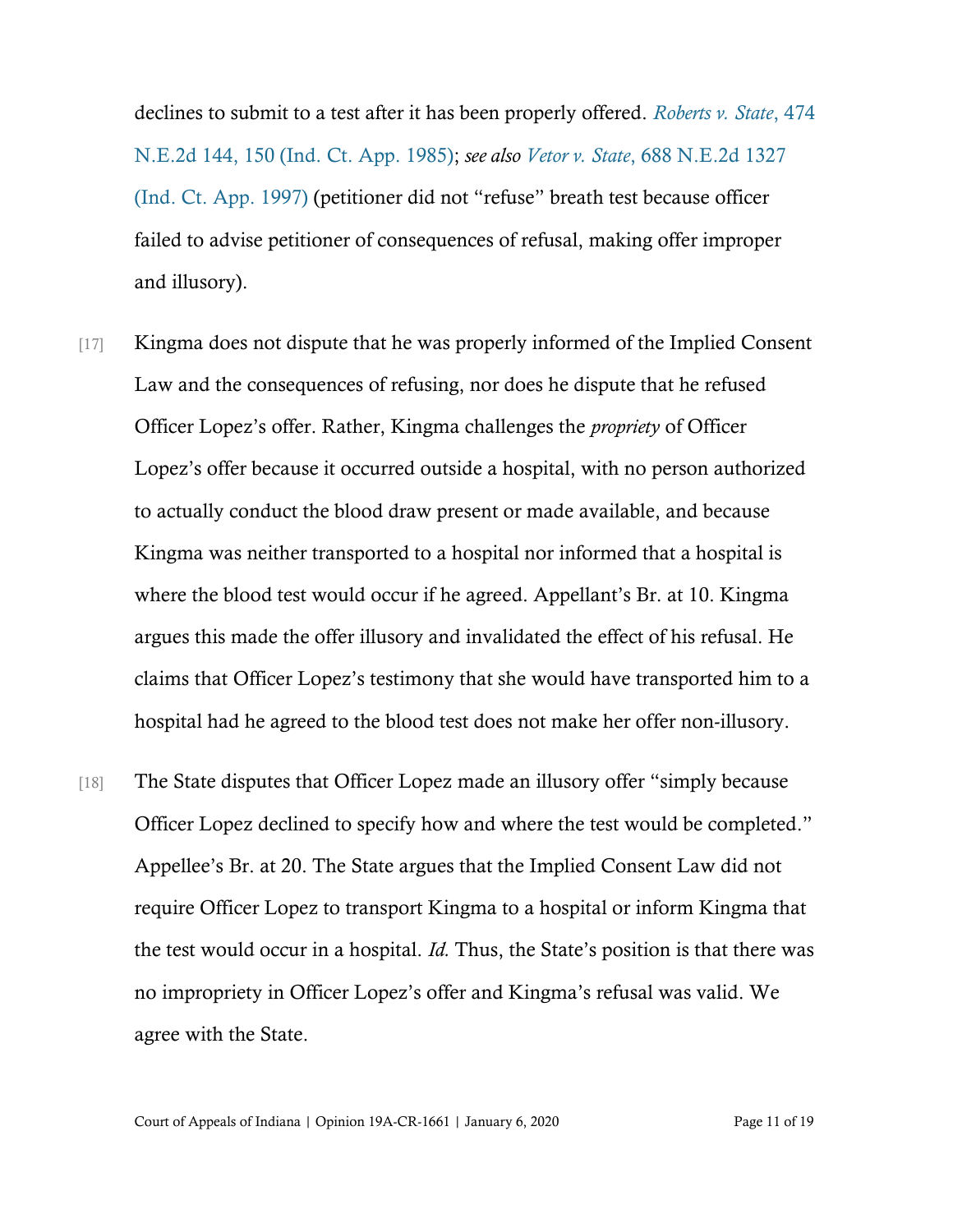- [19] As an initial matter, we note that the Implied Consent Law unequivocally does *not* require the officer who offers the chemical test to herself be certified to administer the test. *State v. Schulze*[, 16 N.E.3d 441, 444 \(Ind. Ct. App. 2014\).](https://www.westlaw.com/Document/Ie9ad92e32e0811e490d4edf60ce7d742/View/FullText.html?transitionType=Default&contextData=(sc.Default)&VR=3.0&RS=da3.0&fragmentIdentifier=co_pp_sp_7902_444) The law anticipates that unauthorized persons—law enforcement officials—are likely to encounter drivers suspected of OWI, to develop probable cause, and to then be responsible for giving the Implied Consent advisement. Therefore, "[t]he chapter explicitly states that the officer [who is uncertified] can transport an arrestee to someone who is certified to administer a chemical test[.]" *[Id](https://www.westlaw.com/Document/Ie9ad92e32e0811e490d4edf60ce7d742/View/FullText.html?transitionType=Default&contextData=(sc.Default)&VR=3.0&RS=da3.0&fragmentIdentifier=co_pp_sp_7902_444)*. (citing [I.C. § 9-30-6-6\(j\)\)](https://www.westlaw.com/Document/N5C12FD50918F11E9AF2D81476975F188/View/FullText.html?transitionType=Default&contextData=(sc.Default)&VR=3.0&RS=da3.0). <sup>7</sup> Applying this straightforward rule to Kingma's case, the fact that Officer Lopez was herself not authorized to conduct a blood draw did not invalidate her offer.
- [20] Furthermore, the Implied Consent Law anticipates that offers of chemical tests will occur outside hospitals. *See* [I.C. § 9-30-6-6\(i\)](https://www.westlaw.com/Document/N5C12FD50918F11E9AF2D81476975F188/View/FullText.html?transitionType=Default&contextData=(sc.Default)&VR=3.0&RS=da3.0). When that happens, "[a] law enforcement officer may transport the person to a place where the contraband may be retrieved or the sample may be obtained" by a list of authorized persons. *[Id.](https://www.westlaw.com/Document/N5C12FD50918F11E9AF2D81476975F188/View/FullText.html?transitionType=Default&contextData=(sc.Default)&VR=3.0&RS=da3.0)* Regardless of where the chemical test is offered, what is also clear is that, if the chemical test is accepted, it must always be conducted by a statutorily authorized person. *See* I.C. [§ 9-30-6-6\(h\).](https://www.westlaw.com/Document/N5C12FD50918F11E9AF2D81476975F188/View/FullText.html?transitionType=Default&contextData=(sc.Default)&VR=3.0&RS=da3.0) Thus, because the law explicitly limits who is permitted to conduct chemical tests, offers that are or

<sup>7</sup> At the time *Schulze* was decided, the subsection identifying those persons authorized to conduct chemical tests was located a[t Indiana Code section 9-30-6-6\(j\).](https://www.westlaw.com/Document/N5C12FD50918F11E9AF2D81476975F188/View/FullText.html?transitionType=Default&contextData=(sc.Default)&VR=3.0&RS=da3.0) The subsection was modified slightly in 2018 and its citation revised to its current location[, Indiana Code section 9-30-6-6\(i\),](https://www.westlaw.com/Document/N5C12FD50918F11E9AF2D81476975F188/View/FullText.html?transitionType=Default&contextData=(sc.Default)&VR=3.0&RS=da3.0) cited *supra*.

Court of Appeals of Indiana | Opinion 19A-CR-1661 | January 6, 2020 Page 12 of 19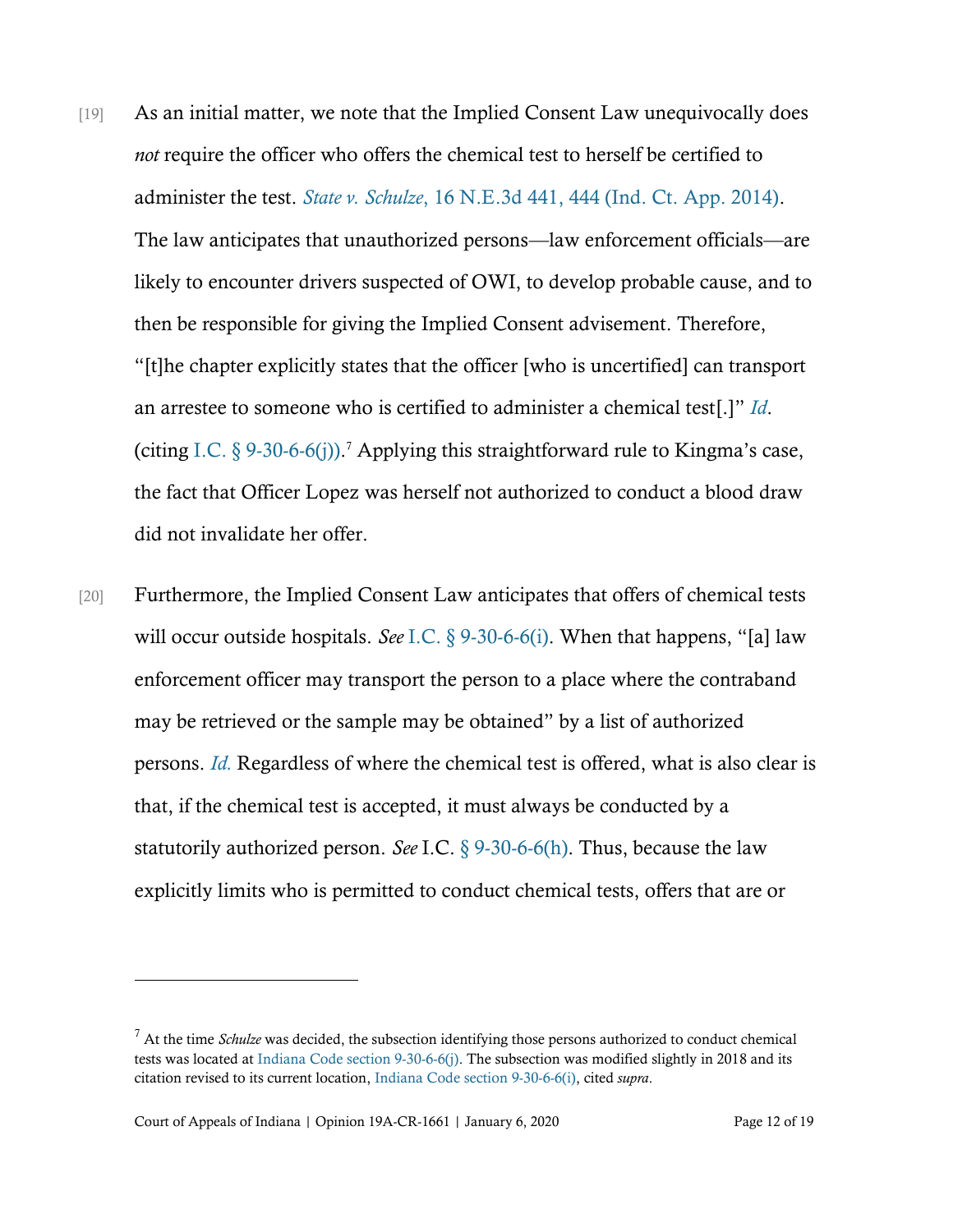will be conducted by unauthorized persons are illusory. *Steward*[, 638 N.E.2d](https://www.westlaw.com/Document/If271e6b9d3e611d9bf60c1d57ebc853e/View/FullText.html?transitionType=Default&contextData=(sc.Default)&VR=3.0&RS=da3.0&fragmentIdentifier=co_pp_sp_578_1294) at [1294.](https://www.westlaw.com/Document/If271e6b9d3e611d9bf60c1d57ebc853e/View/FullText.html?transitionType=Default&contextData=(sc.Default)&VR=3.0&RS=da3.0&fragmentIdentifier=co_pp_sp_578_1294)

[21] The facts of the case that gave rise to this rule are helpful to compare to the facts of Kingma's case. In *Steward*, a driver was detained in a traffic stop, arrested for marijuana possession, and transported to a county jail. At the jail, he agreed to submit to a urine test and was supervised by an officer for three hours, within which time the officer needed to collect the urine sample. *Id.* [at 1293.](https://www.westlaw.com/Document/If271e6b9d3e611d9bf60c1d57ebc853e/View/FullText.html?transitionType=Default&contextData=(sc.Default)&VR=3.0&RS=da3.0&fragmentIdentifier=co_pp_sp_578_1293) When the driver failed to produce the sample in the allotted time, he was charged with driving while intoxicated based on his refusal to submit to a chemical test. *[Id.](https://www.westlaw.com/Document/If271e6b9d3e611d9bf60c1d57ebc853e/View/FullText.html?transitionType=Default&contextData=(sc.Default)&VR=3.0&RS=da3.0&fragmentIdentifier=co_pp_sp_578_1293)* The driver appealed, and the State argued that the fact that the police officer was unauthorized to conduct the chemical test was irrelevant to the question of the offer's propriety. *Id.* [at 1294.](https://www.westlaw.com/Document/If271e6b9d3e611d9bf60c1d57ebc853e/View/FullText.html?transitionType=Default&contextData=(sc.Default)&VR=3.0&RS=da3.0&fragmentIdentifier=co_pp_sp_578_1294) In reversing the driver's conviction, we found that:

> Aside from prisoners, the only persons present at the jail when [the driver] was to provide the sample were [unauthorized to take a urine sample under [I.C. 9-30-6-6\(i\)\]](https://www.westlaw.com/Document/N5C12FD50918F11E9AF2D81476975F188/View/FullText.html?transitionType=Default&contextData=(sc.Default)&VR=3.0&RS=da3.0). . . . No other person authorized to take a urine sample . . . was called to the jail . . . As such, [the officer's] "offer" of a urine test was illusory because no one authorized by statute to take a urine sample was present at the jail, no authorized person was called to the jail to take a sample, and [the driver] was not transported to a facility where a sample could properly be taken.

- *[Id.](https://www.westlaw.com/Document/If271e6b9d3e611d9bf60c1d57ebc853e/View/FullText.html?transitionType=Default&contextData=(sc.Default)&VR=3.0&RS=da3.0&fragmentIdentifier=co_pp_sp_578_1294)*
- Court of Appeals of Indiana | Opinion 19A-CR-1661 | January 6, 2020 Page 13 of 19 [22] Kingma argues by the same logic that the chemical test offered to him was illusory. Appellant's Br. at 17; Reply Br. at 7. Officer Lopez was unauthorized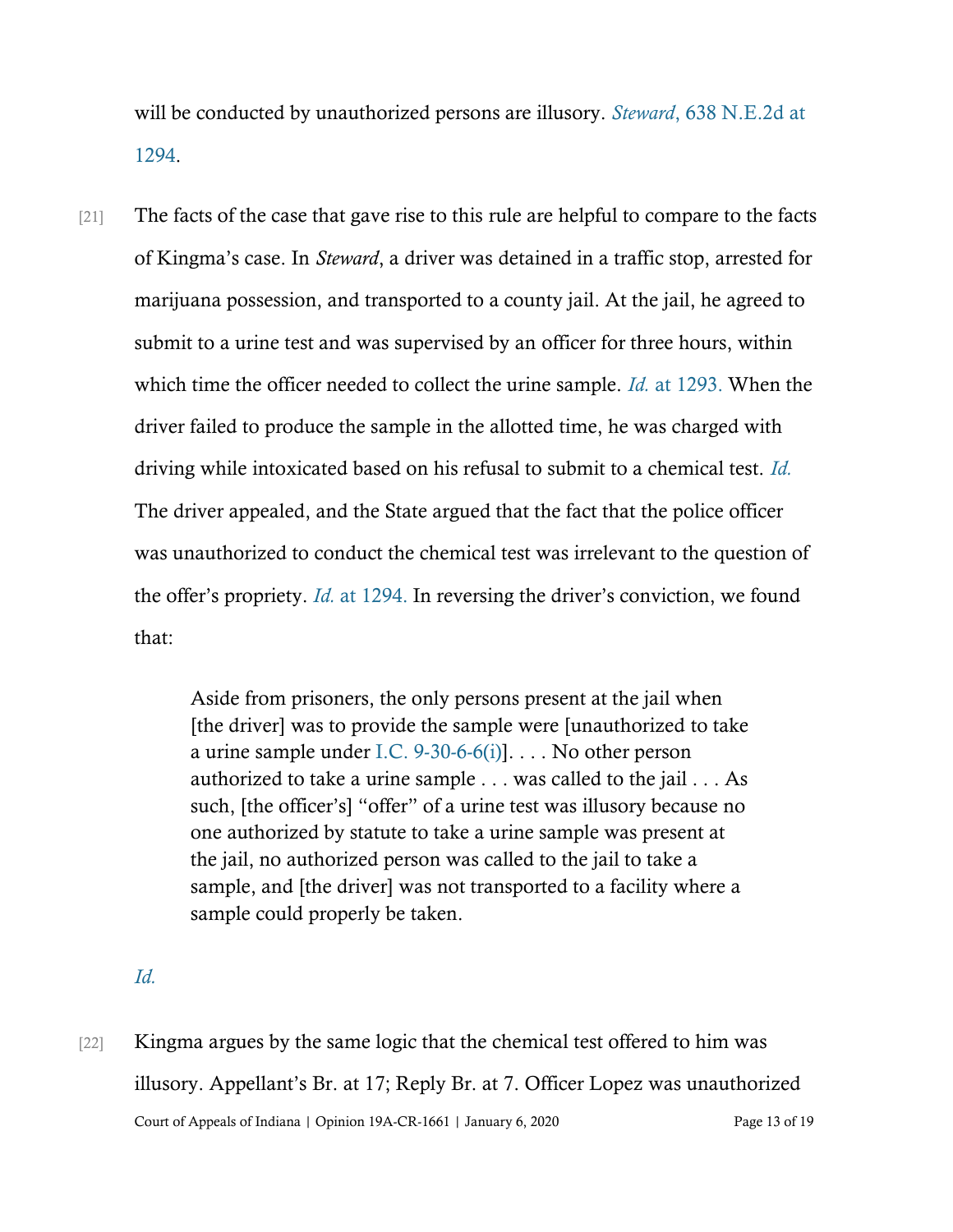to conduct the test herself. No other authorized persons were present or were called to the location where she transported Kingma, the county jail. Therefore, Kingma was not transported to a facility where the blood sample could be properly taken by authorized personnel, hospital or otherwise. Tr. pp. 34–36. On the surface, *Steward* seems to control the appropriate outcome in Kingma; however, the critical difference between the cases is that the driver in *Steward* in fact agreed to submit to the chemical test, and then an unauthorized person was actually tasked with conducting his chemical test. *Steward*[, 638 N.E.2d at 1293.](https://www.westlaw.com/Document/If271e6b9d3e611d9bf60c1d57ebc853e/View/FullText.html?transitionType=Default&contextData=(sc.Default)&VR=3.0&RS=da3.0&fragmentIdentifier=co_pp_sp_578_1293) Kingma, on the other hand, did not agree to submit to the chemical test, and the record reveals no evidence of Officer Lopez or any other unauthorized person intending or attempting to conduct the blood test. The State argues that this difference sufficiently distinguishes Kingma's case from *Steward* and means that Officer Lopez's offer was not illusory. Appellee's Br. at 15. We agree with the State that *Steward* is more properly read as establishing that an officer who "offers to personally carry out a chemical test when they are not authorized to do so has made an illusory offer to a defendant." Appellee's Br. at 17–18. Therefore, *Steward* does not provide the basis for Kingma's position to prevail.

[23] In response to Kingma's contention that Officer Lopez's offer was illusory because it did not advise Kingma that agreeing to the test would result in his transport to a local hospital, the trial court noted that the Implied Consent Law "does not require an officer to advise defendants of how or where a test will be performed[.]" Appellant's App. p. 33. The trial court distinguished Officer Lopez's offer from the offer in *Steward* because Officer Lopez later testified that,

Court of Appeals of Indiana | Opinion 19A-CR-1661 | January 6, 2020 Page 14 of 19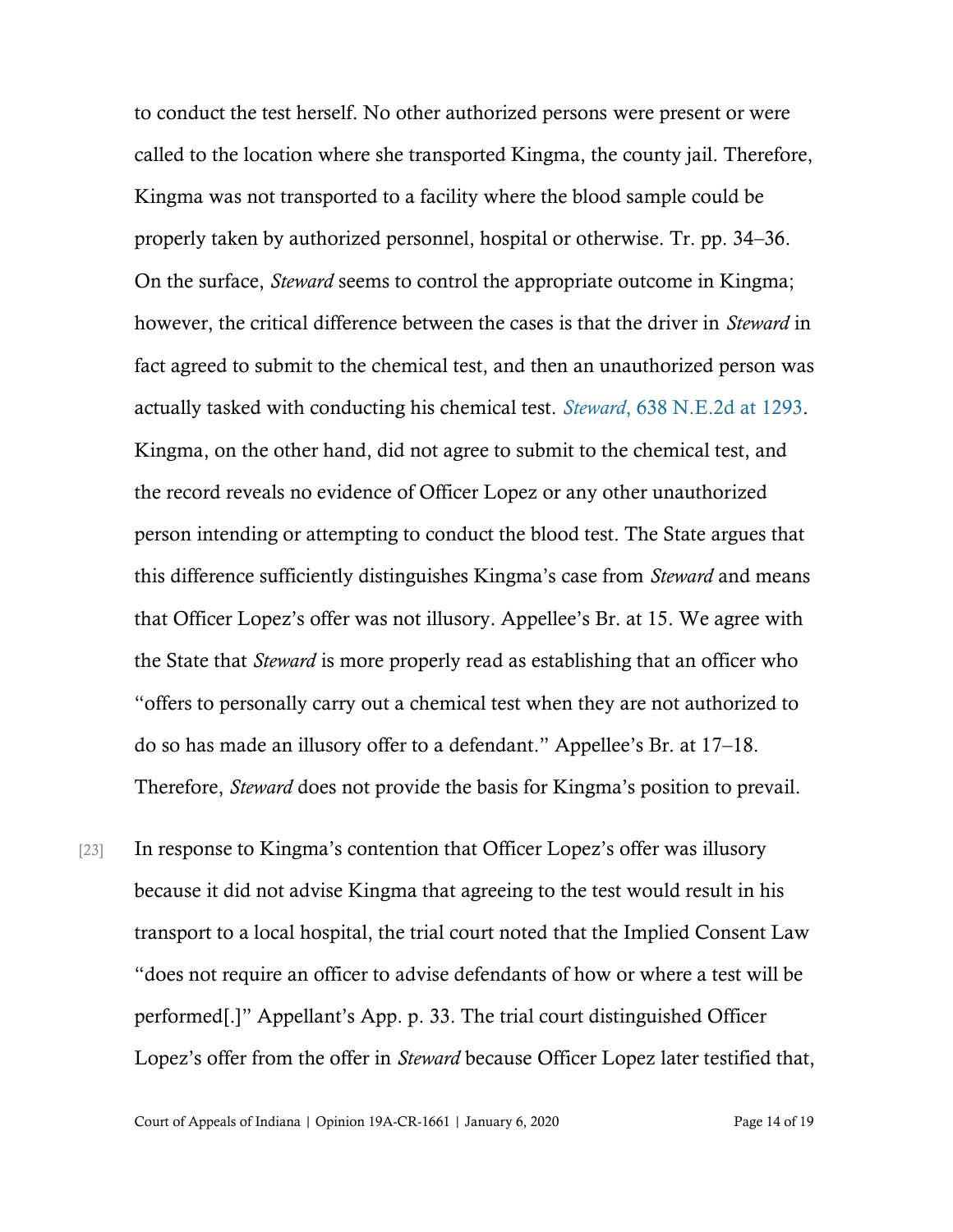at the time of her offer, she was "willing and able to provide transportation [to a licensed hospital] to Kingma for [the blood draw] had he consented." Appellant's App. p. 34. Kingma disputes that Officer Lopez's after-the-fact testimony about what she *would have done* makes her offer any less illusory under *Steward*. Kingma argues that distinguishing his case from Steward's creates an exception that "swallows" the rule in *Steward*: "If a law enforcement officer's non-verbalized willingness to transport a motorist to an appropriate facility for chemical testing is sufficient to render the offer non-illusory, all knowledgeable law enforcement officers will, after the fact, contend that they would have so transported the motorist had he[] consented." Appellant's Br. at 17–18.

[24] The relevant portions of Officer Lopez's testimony given at the combined hearing on Kingma's motion for judicial review and motion to suppress are as follows:

Q: And you mentioned a blood draw.

A: Right.

Q: Did you offer to take [Kingma] to the Clinton County Hospital or another medical facility to do the blood draw?

A: I did not tell him.

Q: Was there anyone present at the scene qualified to do a blood draw?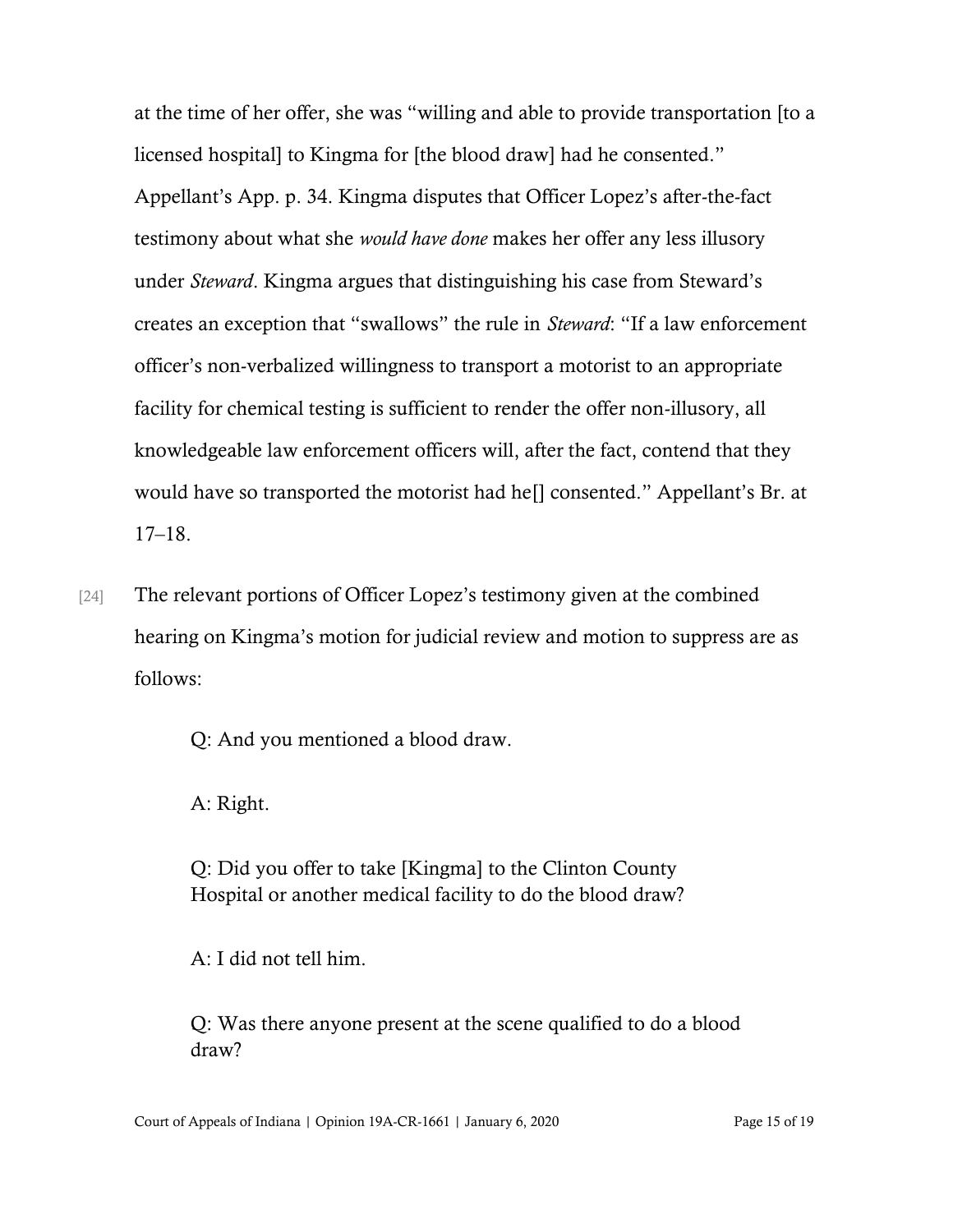$A: No.$ 

\* \* \*

Q: Okay. You did not at any point say I'll drive you out to the hospital correct?

A: Correct.

\* \* \*

Q: With regard to completing a blood draw[,] what ways would be available to you if he had agreed to submit the test to complete a blood draw?

A: [W]e would transport him to the local hospital and have [] their staff take the blood.

Q: So that's the normal practice if he agrees to submit to the test?

A: Correct.

Q: . . . After you arrived at the jail in general if he had [] agreed to take the test after giving him the Implied Consent what would you have done?

A: I would [have] explained to him that I would have taken him to the local hospital to perform that testing.

Q: Was it ever [] in your mind that you would complete the blood draw?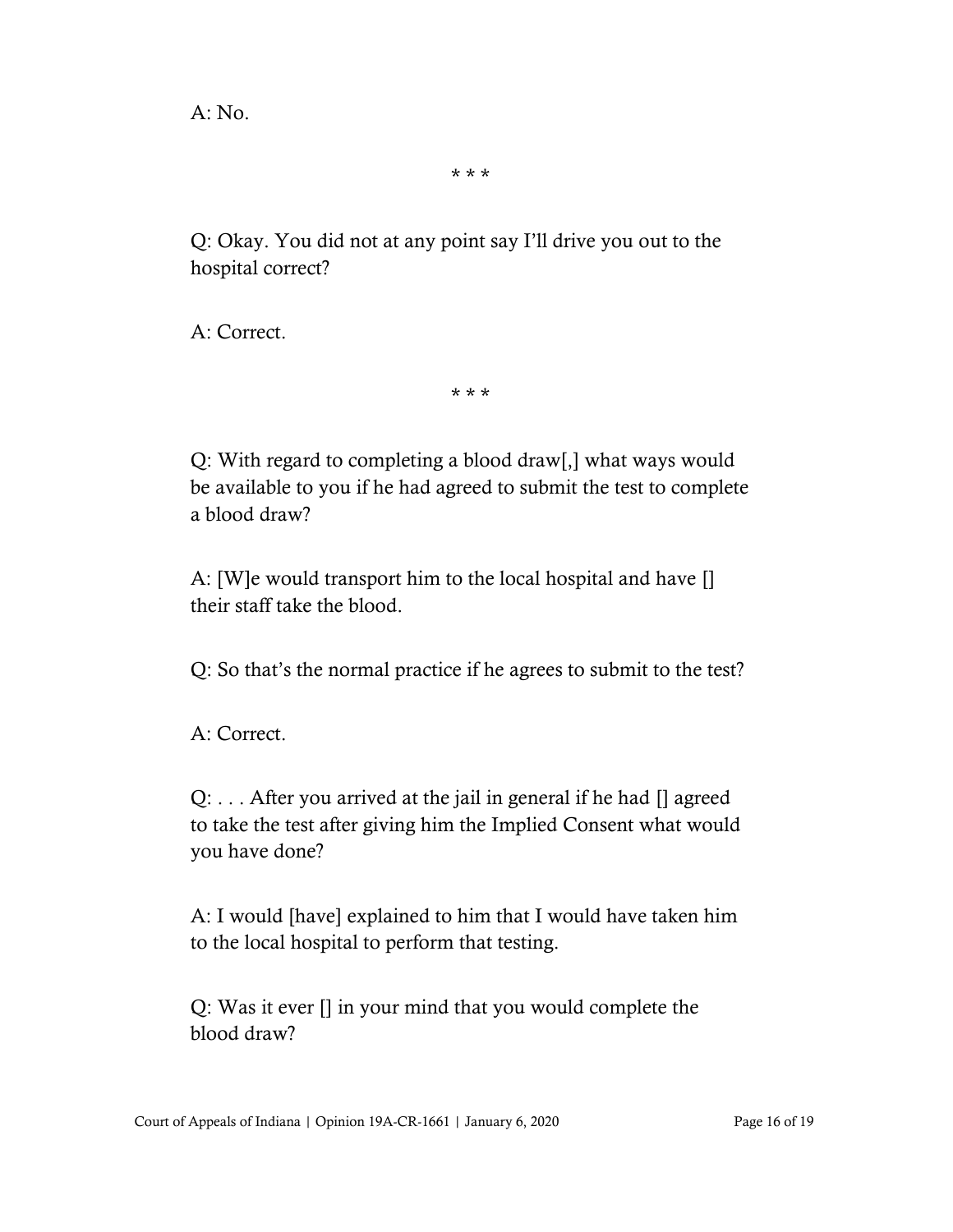A: No.

Q: Was it ever in your mind that some other personnel at the Clinton County Sheriff's Office would complete the blood draw?

 $A: No.$ 

Q: [W]as it ever in your mind that some other officer of the Frankfort Police Department would complete the blood draw?

A: No.

Q: It's not been your experience that you ever would have an EMT [] complete a blood draw in a case?

A: No.

Q: So in this particular case if he had agreed to submit to the test where would the test have been completed?

A: At the local hospital.

Q: Do you recall him ever even asking [] under what conditions or where such a blood draw was to be completed in this investigation?

A: No.

Tr. pp. 34–38.

Court of Appeals of Indiana | Opinion 19A-CR-1661 | January 6, 2020 Page 17 of 19 [25] This court has previously held that when "a police officer offers to transport the defendant to the hospital for a chemical test, such an offer is valid and not an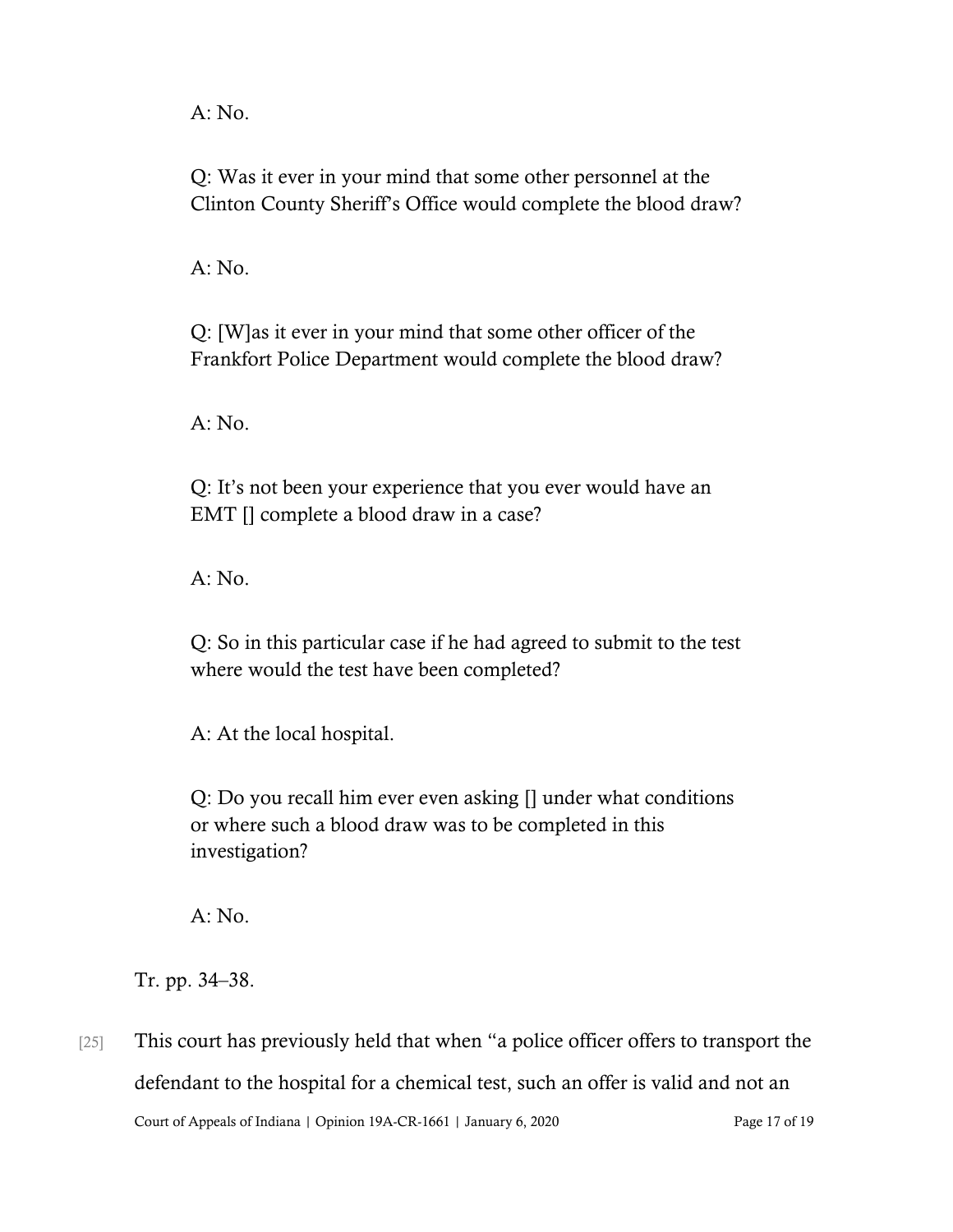illusory request." *Monjar v. State*[, 876 N.E.2d 792, 796](https://www.westlaw.com/Document/Ie5258965986a11dcbd4c839f532b53c5/View/FullText.html?transitionType=Default&contextData=(sc.Default)&VR=3.0&RS=da3.0&fragmentIdentifier=co_pp_sp_578_796) (Ind. Ct. App. 2007), *trans. denied*. Here, we are faced with the converse scenario: Kingma challenges Officer Lopez's offer as illusory because her offer did not include the information that Kingma would be taken to a hospital for the blood draw.<sup>8</sup> It does not follow, however, that converse circumstances lead to opposite conclusions. None of our rules of law, nor the Implied Consent Law itself, indicate that otherwise valid offers are made illusory if unaccompanied by information about where the chemical test will take place.

[26] The Implied Consent Law does *not* require that drivers who are given the opportunity to submit to chemical tests also be told where the chemical tests will occur. The bottom line in this case is that Kingma never agreed to submit to the blood test when it was offered. To the contrary, he refused each of the two times the test was offered. Kingma was free to choose, and he freely chose twice to refuse the blood test authorized by Indiana law. At some point—and in this case, the point is reached—law enforcement officials are entitled to believe that "No means no." Kingma was entitled to refuse, but there is a wellestablished legal consequence for his refusal, which in this case amounted to a two-year license suspension.

<sup>&</sup>lt;sup>8</sup> We note that Kingma does not allege that he would have agreed to submit to the blood draw had he known it would be performed by an authorized medical professional at the jail, or had he known that it would be conducted at a nearby hospital.

Court of Appeals of Indiana | Opinion 19A-CR-1661 | January 6, 2020 Page 18 of 19